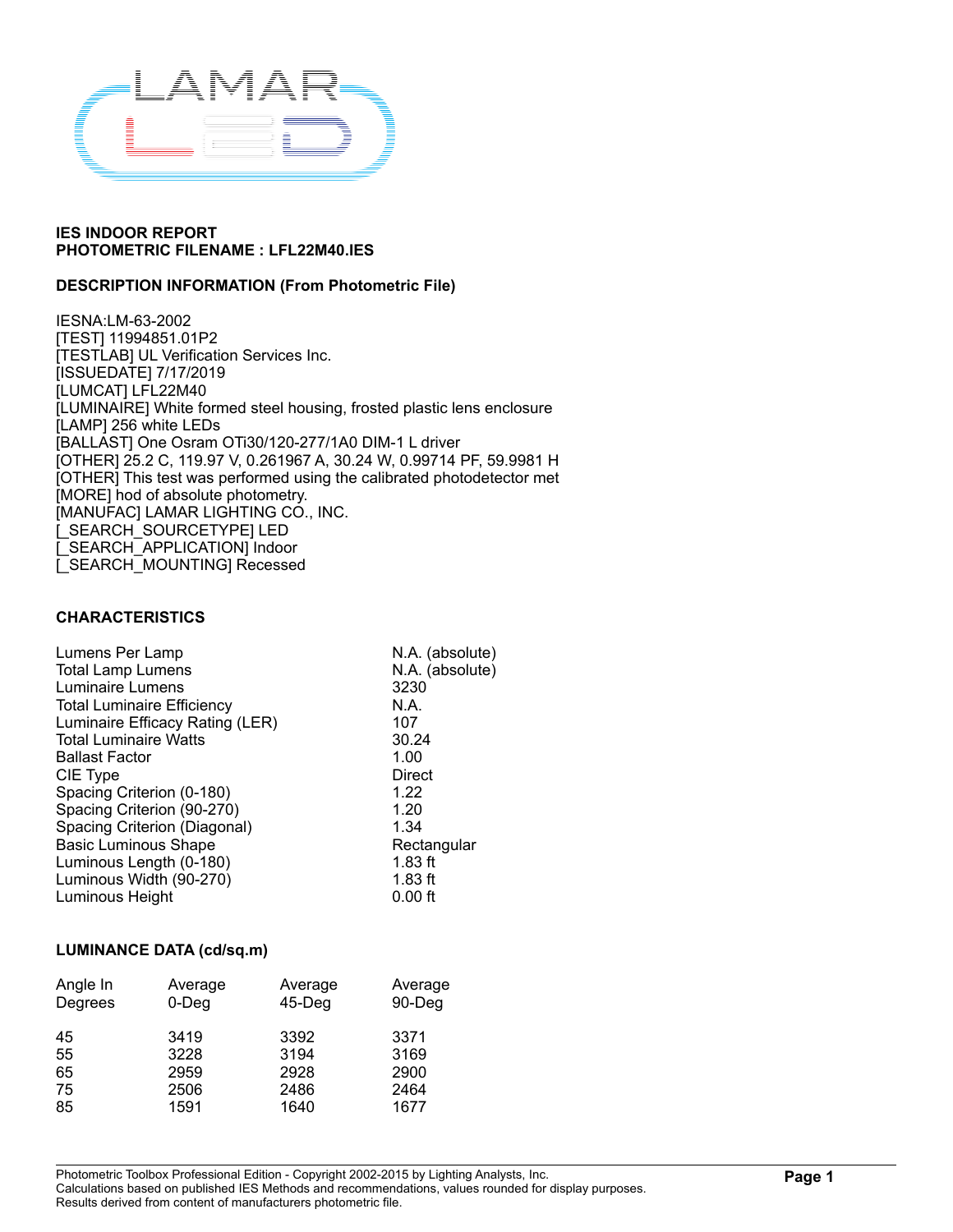### **CANDELA TABULATION**

|              | 0.0                  | <u>22.5</u>          | 45.0                 | 67.5                 | 90.0                 |
|--------------|----------------------|----------------------|----------------------|----------------------|----------------------|
| 0.0          | 1216.917             | 1216.917             | 1216.917             | 1216.917             | 1216.917             |
| 0.5          | 1216.917             | 1216.917             | 1216.917             | 1217.759             | 1217.759             |
| 1.0          | 1216.917             | 1216.074             | 1216.917             | 1216.917             | 1217.759             |
| 1.5          | 1216.074             | 1216.074             | 1216.917             | 1216.917             | 1217.759             |
| 2.0          | 1215.231             | 1216.074             | 1216.074             | 1216.074             | 1216.917             |
| 2.5          | 1215.231             | 1215.231             | 1215.231             | 1216.074             | 1216.074             |
| 3.0          | 1214.388             | 1214.388             | 1214.388             | 1215.231             | 1215.231             |
| 3.5          | 1213.546             | 1213.546             | 1213.546             | 1213.546             | 1214.388             |
| 4.0          | 1211.860             | 1212.703             | 1212.703             | 1212.703             | 1213.546             |
| 4.5          | 1211.017             | 1211.017             | 1211.860             | 1211.860             | 1211.860             |
| 5.0          | 1209.332             | 1209.332             | 1210.175             | 1210.175             | 1211.017             |
| 5.5          | 1208.489             | 1208.489             | 1208.489             | 1208.489             | 1209.332             |
| 6.0          | 1206.804             | 1206.804             | 1206.804             | 1206.804             | 1207.646             |
| 6.5          | 1205.118             | 1205.118             | 1205.118             | 1205.118             | 1205.118             |
| 7.0          | 1203.433             | 1202.590             | 1203.433             | 1203.433             | 1203.433             |
| 7.5          | 1200.904             | 1200.904             | 1200.904             | 1200.904             | 1200.904             |
| 8.0          | 1198.376             | 1198.376             | 1199.219             | 1198.376             | 1199.219             |
| 8.5          | 1196.691             | 1196.691             | 1196.691             | 1195.848             | 1196.691             |
| 9.0          | 1194.163             | 1194.163             | 1194.163             | 1193.320             | 1194.163             |
| 9.5          | 1191.634             | 1191.634             | 1191.634             | 1190.792             | 1191.634             |
| 10.0         | 1189.106             | 1188.263             | 1188.263             | 1188.263             | 1188.263             |
| 10.5         | 1185.735             | 1185.735             | 1185.735             | 1185.735             | 1185.735             |
| 11.0         | 1183.207             | 1182.364             | 1182.364             | 1182.364             | 1182.364             |
| 11.5         | 1179.836             | 1179.836             | 1178.993             | 1178.993             | 1178.993             |
| 12.0<br>12.5 | 1176.465<br>1173.094 | 1176.465<br>1173.094 | 1175.622<br>1172.251 | 1175.622<br>1172.251 | 1175.622<br>1172.251 |
| 13.0         | 1169.723             | 1169.723             | 1168.880             | 1168.880             | 1168.880             |
| 13.5         | 1166.352             | 1165.509             | 1164.667             | 1164.667             | 1164.667             |
| 14.0         | 1162.138             | 1162.138             | 1161.296             | 1160.453             | 1161.296             |
| 14.5         | 1158.767             | 1157.925             | 1157.082             | 1157.082             | 1157.082             |
| 15.0         | 1154.554             | 1153.711             | 1153.711             | 1152.868             | 1152.868             |
| 15.5         | 1150.340             | 1149.497             | 1149.497             | 1148.655             | 1148.655             |
| 16.0         | 1146.126             | 1145.284             | 1144.441             | 1143.598             | 1143.598             |
| 16.5         | 1141.913             | 1141.070             | 1140.227             | 1139.384             | 1139.384             |
| 17.0         | 1136.856             | 1136.856             | 1136.014             | 1134.328             | 1134.328             |
| 17.5         | 1132.643             | 1131.800             | 1130.957             | 1130.114             | 1129.272             |
| 18.0         | 1127.586             | 1126.743             | 1125.901             | 1125.058             | 1125.058             |
| 18.5         | 1122.530             | 1122.530             | 1121.687             | 1120.001             | 1119.159             |
| 19.0         | 1117.473             | 1117.473             | 1116.630             | 1114.945             | 1114.102             |
| 19.5         | 1112.417             | 1112.417             | 1111.574             | 1109.046             | 1109.046             |
| 20.0         | 1107.360             | 1106.518             | 1105.675             | 1103.989             | 1103.989             |
| 20.5         | 1101.461             | 1101.461             | 1100.618             | 1098.090             | 1098.090             |
| 21.0         | 1096.405             | 1095.562             | 1094.719             | 1093.034             | 1092.191             |
| 21.5         | 1090.506             | 1090.506             | 1088.820             | 1087.135             | 1087.135             |
| 22.0         | 1085.449             | 1084.606             | 1082.921             | 1081.235             | 1081.235             |
| 22.5         | 1079.550             | 1078.707             | 1077.022             | 1075.336<br>1069.437 | 1075.336             |
| 23.0         | 1073.651             | 1072.808<br>1066.909 | 1071.123<br>1065.223 |                      | 1068.594             |
| 23.5         | 1067.752<br>1061.852 | 1061.010             | 1059.324             | 1063.538             | 1062.695<br>1056.796 |
| 24.0<br>24.5 | 1055.953             | 1055.110             | 1053.425             | 1057.639<br>1050.897 | 1050.054             |
| 25.0         | 1049.211             | 1048.369             | 1046.683             | 1044.155             | 1044.155             |
| 25.5         | 1043.312             | 1042.469             | 1040.784             | 1038.256             | 1037.413             |
| 26.0         | 1037.413             | 1035.727             | 1034.042             | 1031.514             | 1031.514             |
| 26.5         | 1030.671             | 1029.828             | 1028.143             | 1025.615             | 1024.772             |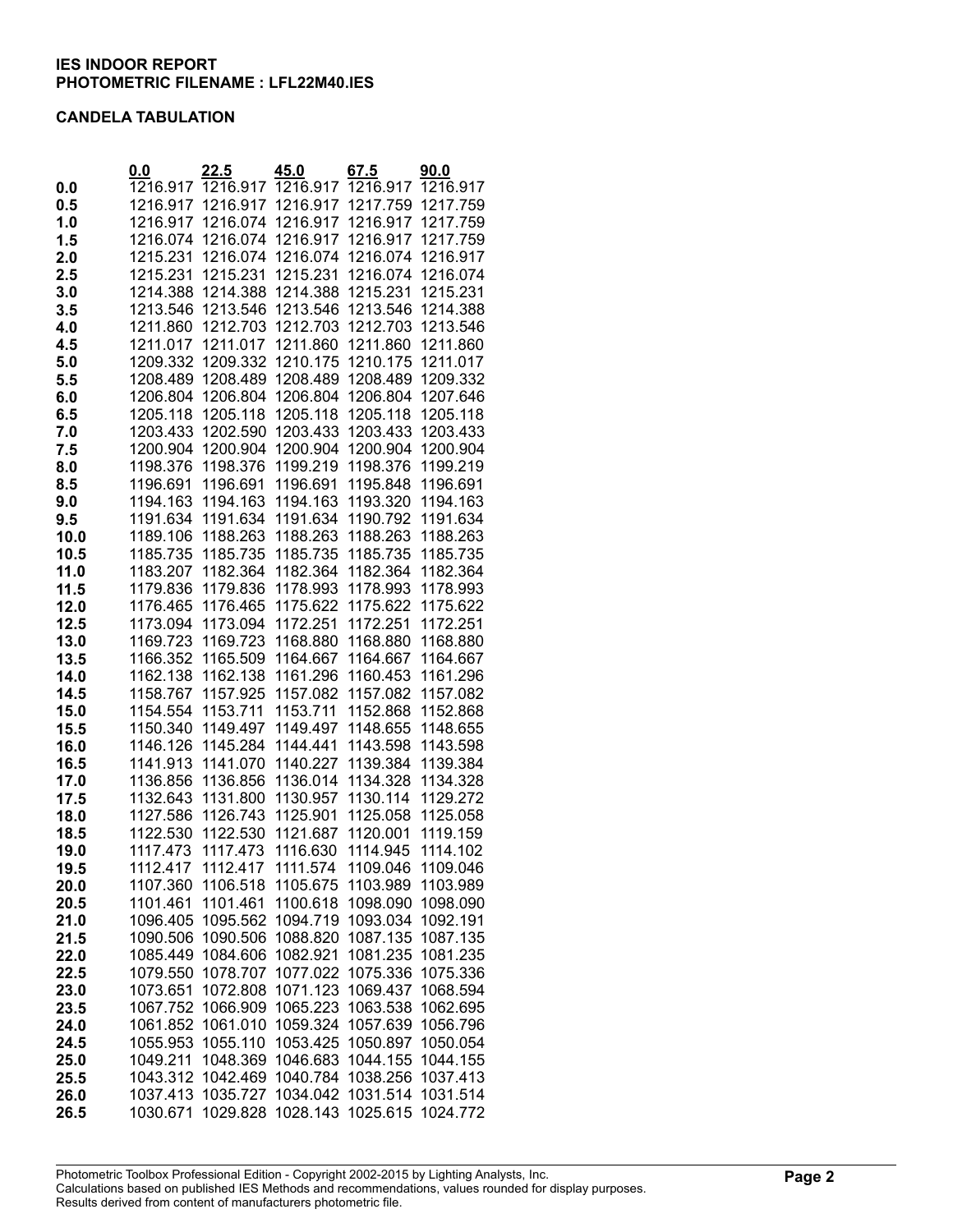| 27.0         | 1023.929           | 1023.929           | 1021.401           | 1018.873           | 1018.030           |
|--------------|--------------------|--------------------|--------------------|--------------------|--------------------|
| 27.5         | 1018.030           | 1017.187           | 1015.502           | 1012.131           | 1011.288           |
| 28.0         | 1011.288           | 1010.445           | 1008.760           | 1005.389           | 1004.546           |
| 28.5         | 1004.546           | 1003.703           | 1002.018           | 998.647            | 997.804            |
| 29.0         | 996.961            | 996.961            | 995.276<br>988.534 | 991.905            | 991.062            |
| 29.5<br>30.0 | 990.219<br>983.478 | 990.219<br>983.478 | 980.949            | 985.163<br>978.421 | 984.320<br>977.578 |
| 30.5         | 976.736            | 976.736            | 974.207            | 970.836            | 969.994            |
| 31.0         | 969.994            | 969.994            | 967.466            | 964.095            | 963.252            |
| 31.5         | 963.252            | 963.252            | 960.724            | 957.353            | 956.510            |
| 32.0         | 956.510            | 955.667            | 953.139            | 949.768            | 948.925            |
| 32.5         | 949.768            | 948.925            | 945.554            | 943.026            | 942.183            |
| 33.0         | 942.183            | 942.183            | 938.812            | 935.441            | 934.599            |
| 33.5         | 935.441            | 934.599            | 931.228            | 927.857            | 927.857            |
| 34.0         | 928.699            | 927.014            | 924.486            | 921.115            | 920.272            |
| 34.5         | 921.958            | 920.272            | 916.901            | 913.530            | 912.687            |
| 35.0         | 915.216            | 912.687            | 910.159            | 905.945            | 905.103            |
| 35.5         | 907.631            | 905.103            | 902.575            | 898.361            | 897.518            |
| 36.0         | 900.046            | 898.361            | 894.990            | 891.619            | 889.933            |
| 36.5         | 893.304            | 890.776            | 887.405            | 883.192            | 882.349            |
| 37.0         | 885.720            | 883.192            | 879.821            | 875.607<br>868.022 | 875.607            |
| 37.5<br>38.0 | 877.292<br>869.708 | 875.607<br>868.022 | 872.236<br>864.651 | 860.438            | 867.179<br>859.595 |
| 38.5         | 862.123            | 860.438            | 857.067            | 852.010            | 851.167            |
| 39.0         | 854.538            | 852.010            | 848.639            | 844.425            | 843.583            |
| 39.5         | 846.111            | 844.425            | 841.223            | 836.419            | 835.577            |
| 40.0         | 837.768            | 836.504            | 832.880            | 828.329            | 827.571            |
| 40.5         | 829.593            | 828.413            | 824.621            | 820.155            | 819.480            |
| 41.0         | 821.082            | 820.407            | 816.447            | 811.980            | 811.306            |
| 41.5         | 812.823            | 812.233            | 808.188            | 803.890            | 803.131            |
| 42.0         | 804.732            | 803.974            | 800.013            | 795.631            | 794.872            |
| 42.5         | 796.474            | 795.799            | 791.670            | 787.288            | 786.529            |
| 43.0         | 788.215            | 787.372            | 783.327            | 778.945            | 778.186            |
| 43.5         | 780.040            | 778.860            | 774.815            | 770.517            | 769.843            |
| 44.0         | 771.866            | 770.349            | 766.388            | 762.090            | 761.416            |
| 44.5         | 763.607<br>755.348 | 761.753<br>753.241 | 757.708<br>749.280 | 753.662<br>745.151 | 753.072<br>744.645 |
| 45.0<br>45.5 | 747.089            | 744.645            | 740.768            | 736.723            | 735.796            |
| 46.0         | 738.662            | 736.049            | 732.425            | 728.043            | 727.200            |
| 46.5         | 730.234            | 727.369            | 723.745            | 719.447            | 718.352            |
| 47.0         | 721.723            | 718.689            | 715.065            | 710.683            | 709.756            |
| 47.5         | 713.042            | 710.008            | 706.469            | 701.834            | 701.075            |
| 48.0         | 704.362            | 701.244            | 697.704            | 693.154            | 692.311            |
| 48.5         | 695.682            | 692.564            | 688.856            | 684.305            | 683.462            |
| 49.0         | 686.580            | 683.715            | 680.175            | 675.372            | 674.445            |
| 49.5         | 677.479            | 675.035            | 671.411            | 666.523            | 665.428            |
| 50.0         | 668.546            | 666.186            | 662.562            | 657.590            | 656.663            |
| 50.5         | 659.528            | 657.337            | 653.798            | 648.994            | 648.151            |
| 51.0         | 650.427            | 648.826            | 644.949            | 640.061            | 639.218            |
| 51.5         | 641.494            | 639.892            | 635.932            | 631.128<br>622.195 | 630.370            |
| 52.0<br>52.5 | 632.308<br>623.206 | 630.959<br>621.942 | 626.661<br>617.728 | 613.262            | 621.436<br>612.672 |
| 53.0         | 614.105            | 613.009            | 608.627            | 604.329            | 603.570            |
| 53.5         | 605.087            | 603.992            | 599.610            | 595.396            | 594.637            |
| 54.0         | 596.239            | 594.722            | 590.592            | 586.378            | 585.704            |
| 54.5         | 587.390            | 585.536            | 581.491            | 577.445            | 576.771            |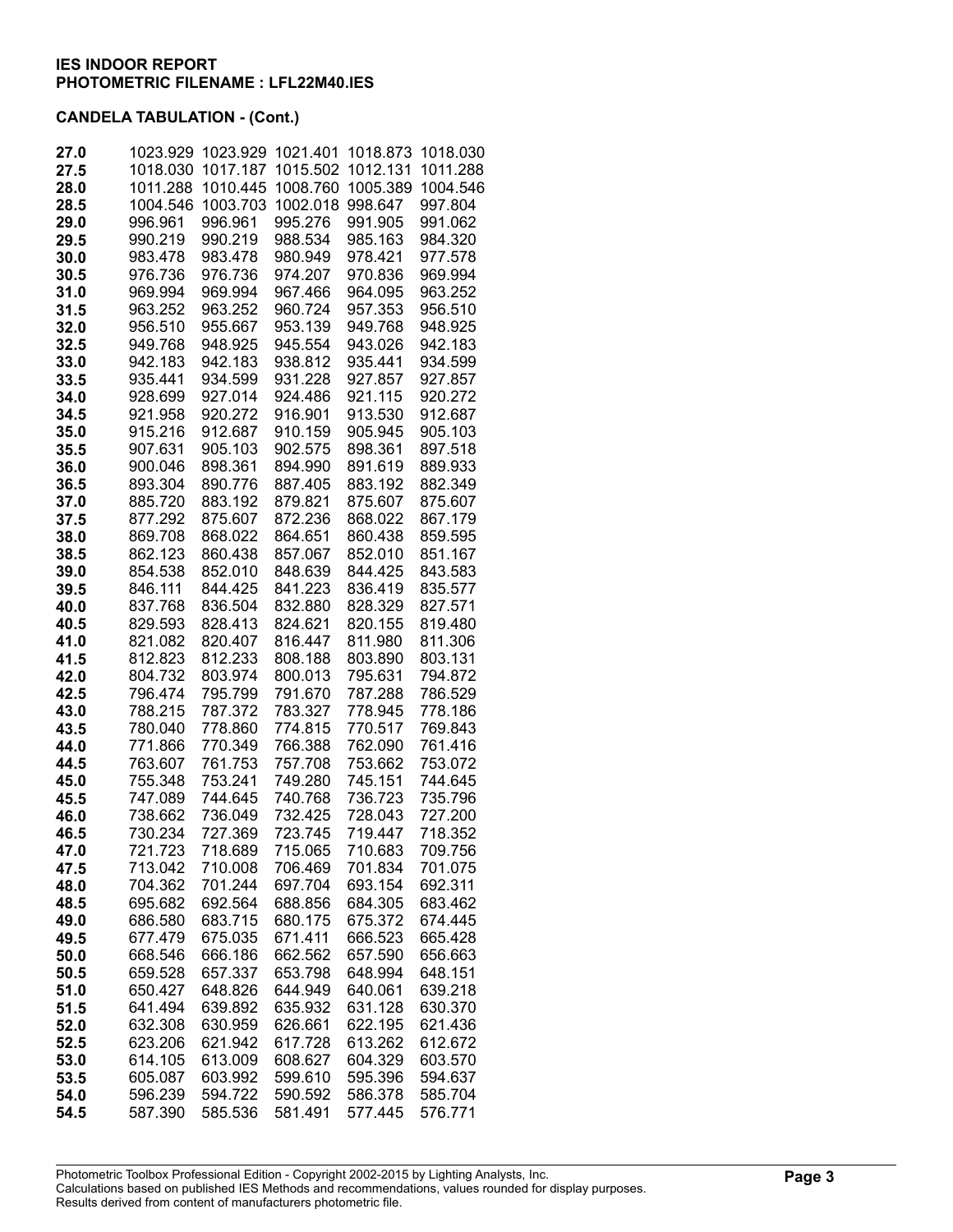| 55.0         | 578.457            | 576.350            | 572.389            | 568.344            | 567.922            |
|--------------|--------------------|--------------------|--------------------|--------------------|--------------------|
| 55.5         | 569.439            | 567.248            | 563.203            | 559.327            | 558.821            |
| 56.0         | 560.506            | 558.062            | 554.186            | 550.309            | 549.719            |
| 56.5         | 551.573            | 548.877            | 545.084            | 541.292            | 540.533            |
| 57.0         | 542.472            | 539.606            | 536.067            | 532.106            | 531.432            |
| 57.5         | 533.454            | 530.505            | 527.050            | 522.920            | 522.330            |
| 58.0         | 524.437            | 521.319            | 517.948            | 513.650            | 512.976            |
| 58.5         | 515.336            | 511.965            | 508.762            | 504.464            | 503.790            |
| 59.0         | 505.728            | 502.694            | 499.408            | 495.110            | 494.604            |
| 59.5         | 496.037            | 493.509            | 490.053            | 485.924            | 485.418            |
| 60.0         | 486.430            | 484.323            | 480.783            | 476.569            | 476.232            |
| 60.5         | 476.822            | 475.053            | 471.513            | 467.215            | 466.794            |
| 61.0         | 467.131            | 465.698            | 462.243            | 457.861            | 457.439            |
| 61.5         | 457.524            | 456.344            | 452.973            | 448.506            | 448.169            |
| 62.0         | 448.001            | 447.074            | 443.450            | 439.152            | 438.983            |
| 62.5<br>63.0 | 438.478<br>428.955 | 437.635<br>428.028 | 433.927<br>424.488 | 429.713<br>420.527 | 429.713<br>420.359 |
| 63.5         | 419.010            | 418.505            | 414.881            | 411.257            | 411.004            |
| 64.0         | 409.403            | 408.982            | 405.442            | 401.818            | 401.650            |
| 64.5         | 399.880            | 399.459            | 396.004            | 392.548            | 392.295            |
| 65.0         | 390.694            | 389.936            | 386.565            | 383.194            | 382.857            |
| 65.5         | 381.424            | 380.413            | 377.126            | 373.839            | 373.587            |
| 66.0         | 372.238            | 370.890            | 367.687            | 364.485            | 364.401            |
| 66.5         | 363.137            | 361.367            | 358.164            | 355.215            | 355.131            |
| 67.0         | 353.951            | 351.928            | 348.894            | 345.945            | 345.776            |
| 67.5         | 344.596            | 342.490            | 339.540            | 336.675            | 336.422            |
| 68.0         | 335.158            | 332.967            | 330.354            | 327.489            | 327.236            |
| 68.5         | 325.719            | 323.612            | 321.168            | 318.134            | 317.882            |
| 69.0         | 316.449            | 314.342            | 311.898            | 308.780            | 308.696            |
| 69.5         | 307.179            | 305.072            | 302.544            | 299.594            | 299.510            |
| 70.0         | 297.656            | 295.717            | 293.189            | 290.324            | 290.408            |
| 70.5         | 287.880            | 286.447            | 283.919            | 280.970            | 281.138            |
| 71.0         | 278.188            | 277.093            | 274.649            | 271.784            | 271.784            |
| 71.5         | 268.581            | 267.823            | 265.463            | 262.682            | 262.514            |
| 72.0         | 258.890            | 258.468            | 256.193            | 253.412<br>244.142 | 253.328            |
| 72.5<br>73.0 | 249.367<br>239.928 | 249.198<br>239.928 | 246.839<br>237.568 | 235.040            | 244.310<br>235.209 |
| 73.5         | 230.405            | 230.742            | 228.383            | 225.939            | 226.023            |
| 74.0         | 221.051            | 221.556            | 219.197            | 216.921            | 217.090            |
| 74.5         | 211.781            | 212.286            | 210.011            | 208.073            | 208.157            |
| 75.0         | 202.679            | 203.185            | 200.993            | 199.139            | 199.224            |
| 75.5         | 193.662            | 193.999            | 192.229            | 190.291            | 190.375            |
| 76.0         | 184.813            | 184.897            | 183.380            | 181.526            | 181.610            |
| 76.5         | 175.964            | 176.048            | 174.531            | 172.846            | 172.930            |
| 77.0         | 167.200            | 167.115            | 165.683            | 164.250            | 164.334            |
| 77.5         | 158.688            | 158.351            | 157.087            | 155.823            | 155.823            |
| 78.0         | 150.008            | 149.586            | 148.575            | 147.311            | 147.395            |
| 78.5         | 141.327            | 140.906            | 140.316            | 139.052            | 139.136            |
| 79.0         | 132.900            | 132.479            | 132.142            | 130.878            | 130.793            |
| 79.5         | 124.557            | 124.051            | 123.714            | 122.871            | 122.956            |
| 80.0         | 116.467            | 115.877            | 115.792            | 114.865            | 114.950            |
| 80.5         | 108.292            | 107.871            | 107.955            | 107.028            | 107.281            |
| 81.0         | 100.370            | 100.118            | 100.286            | 99.443             | 99.696             |
| 81.5<br>82.0 | 92.449<br>84.780   | 92.533<br>85.117   | 92.701<br>85.370   | 92.027<br>84.780   | 92.280<br>85.117   |
| 82.5         | 77.279             | 77.701             | 78.122             | 77.701             | 78.038             |
|              |                    |                    |                    |                    |                    |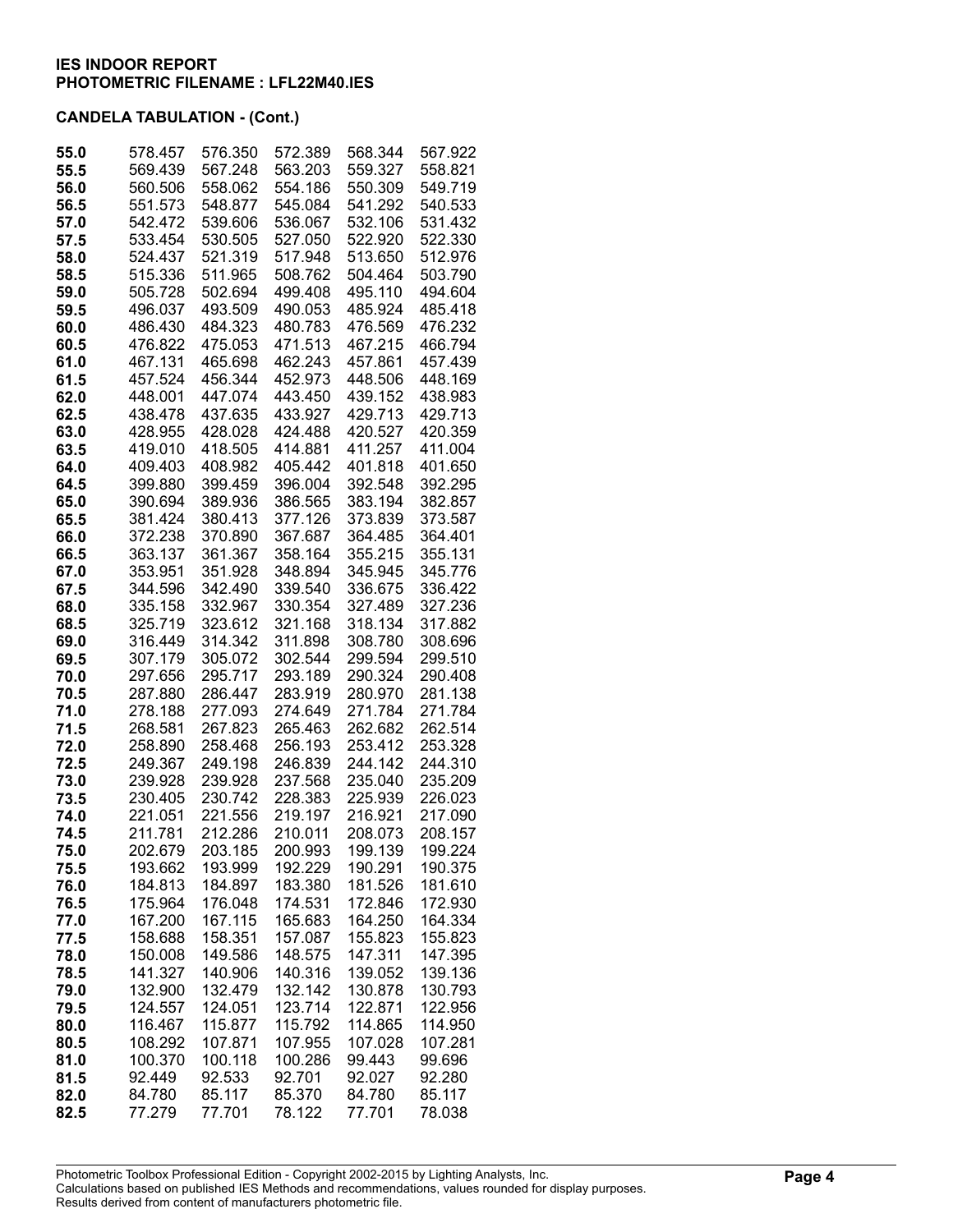| 83.0  | 69.947 | 70.706 | 70.959 | 70.959 | 71.296 |
|-------|--------|--------|--------|--------|--------|
| 83.5  | 63.037 | 63.795 | 64.133 | 64.217 | 64.638 |
| 84.0  | 56.295 | 57.138 | 57.475 | 57.728 | 58.065 |
| 84.5  | 49.553 | 50.733 | 50.986 | 51.407 | 51.829 |
| 85.0  | 43.317 | 44.328 | 44.665 | 45.339 | 45.677 |
| 85.5  | 37.249 | 38.345 | 38.597 | 39.440 | 39.862 |
| 86.0  | 31.434 | 32.445 | 32.783 | 33.625 | 34.215 |
| 86.5  | 25.872 | 26.715 | 27.136 | 28.063 | 28.653 |
|       | 20.731 | 21.321 | 21.827 | 22.754 | 23.344 |
| 87.0  |        |        |        |        |        |
| 87.5  | 15.928 | 16.349 | 16.771 | 17.613 | 18.203 |
| 88.0  | 11.546 | 11.798 | 12.135 | 12.978 | 13.568 |
| 88.5  | 7.669  | 7.753  | 8.090  | 8.764  | 9.270  |
| 89.0  | 4.382  | 4.382  | 4.804  | 5.309  | 5.815  |
| 89.5  | 2.107  | 2.023  | 2.360  | 2.781  | 3.118  |
| 90.0  | 0.927  | 0.927  | 1.180  | 1.264  | 1.433  |
| 90.5  | 0.000  | 0.000  | 0.000  | 0.000  | 0.000  |
| 91.0  | 0.000  | 0.000  | 0.000  | 0.000  | 0.000  |
| 91.5  | 0.000  | 0.000  | 0.000  | 0.000  | 0.000  |
| 92.0  | 0.000  | 0.000  | 0.000  | 0.000  | 0.000  |
| 92.5  | 0.000  | 0.000  | 0.000  | 0.000  | 0.000  |
| 93.0  | 0.000  | 0.000  | 0.000  | 0.000  | 0.000  |
| 93.5  | 0.000  | 0.000  | 0.000  | 0.000  | 0.000  |
| 94.0  | 0.000  | 0.000  | 0.000  | 0.000  | 0.000  |
|       | 0.000  | 0.000  | 0.000  | 0.000  |        |
| 94.5  |        |        |        |        | 0.000  |
| 95.0  | 0.000  | 0.000  | 0.000  | 0.000  | 0.000  |
| 95.5  | 0.000  | 0.000  | 0.000  | 0.000  | 0.000  |
| 96.0  | 0.000  | 0.000  | 0.000  | 0.000  | 0.000  |
| 96.5  | 0.000  | 0.000  | 0.000  | 0.000  | 0.000  |
| 97.0  | 0.000  | 0.000  | 0.000  | 0.000  | 0.000  |
| 97.5  | 0.000  | 0.000  | 0.000  | 0.000  | 0.000  |
| 98.0  | 0.000  | 0.000  | 0.000  | 0.000  | 0.000  |
| 98.5  | 0.000  | 0.000  | 0.000  | 0.000  | 0.000  |
| 99.0  | 0.000  | 0.000  | 0.000  | 0.000  | 0.000  |
| 99.5  | 0.000  | 0.000  | 0.000  | 0.000  | 0.000  |
| 100.0 | 0.000  | 0.000  | 0.000  | 0.000  | 0.000  |
| 100.5 | 0.000  | 0.000  | 0.000  | 0.000  | 0.000  |
| 101.0 | 0.000  | 0.000  | 0.000  | 0.000  | 0.000  |
| 101.5 | 0.000  | 0.000  | 0.000  | 0.000  | 0.000  |
| 102.0 | 0.000  | 0.000  | 0.000  | 0.000  | 0.000  |
| 102.5 | 0.000  | 0.000  | 0.000  | 0.000  | 0.000  |
| 103.0 | 0.000  | 0.000  | 0.000  | 0.000  | 0.000  |
| 103.5 | 0.000  | 0.000  | 0.000  | 0.000  | 0.000  |
| 104.0 | 0.000  | 0.000  | 0.000  | 0.000  | 0.000  |
| 104.5 | 0.000  | 0.000  | 0.000  | 0.000  | 0.000  |
| 105.0 | 0.000  | 0.000  | 0.000  | 0.000  | 0.000  |
| 105.5 | 0.000  | 0.000  | 0.000  | 0.000  | 0.000  |
| 106.0 | 0.000  | 0.000  | 0.000  | 0.000  | 0.000  |
|       |        |        |        |        | 0.000  |
| 106.5 | 0.000  | 0.000  | 0.000  | 0.000  |        |
| 107.0 | 0.000  | 0.000  | 0.000  | 0.000  | 0.000  |
| 107.5 | 0.000  | 0.000  | 0.000  | 0.000  | 0.000  |
| 108.0 | 0.000  | 0.000  | 0.000  | 0.000  | 0.000  |
| 108.5 | 0.000  | 0.000  | 0.000  | 0.000  | 0.000  |
| 109.0 | 0.000  | 0.000  | 0.000  | 0.000  | 0.000  |
| 109.5 | 0.000  | 0.000  | 0.000  | 0.000  | 0.000  |
| 110.0 | 0.000  | 0.000  | 0.000  | 0.000  | 0.000  |
| 110.5 | 0.000  | 0.000  | 0.000  | 0.000  | 0.000  |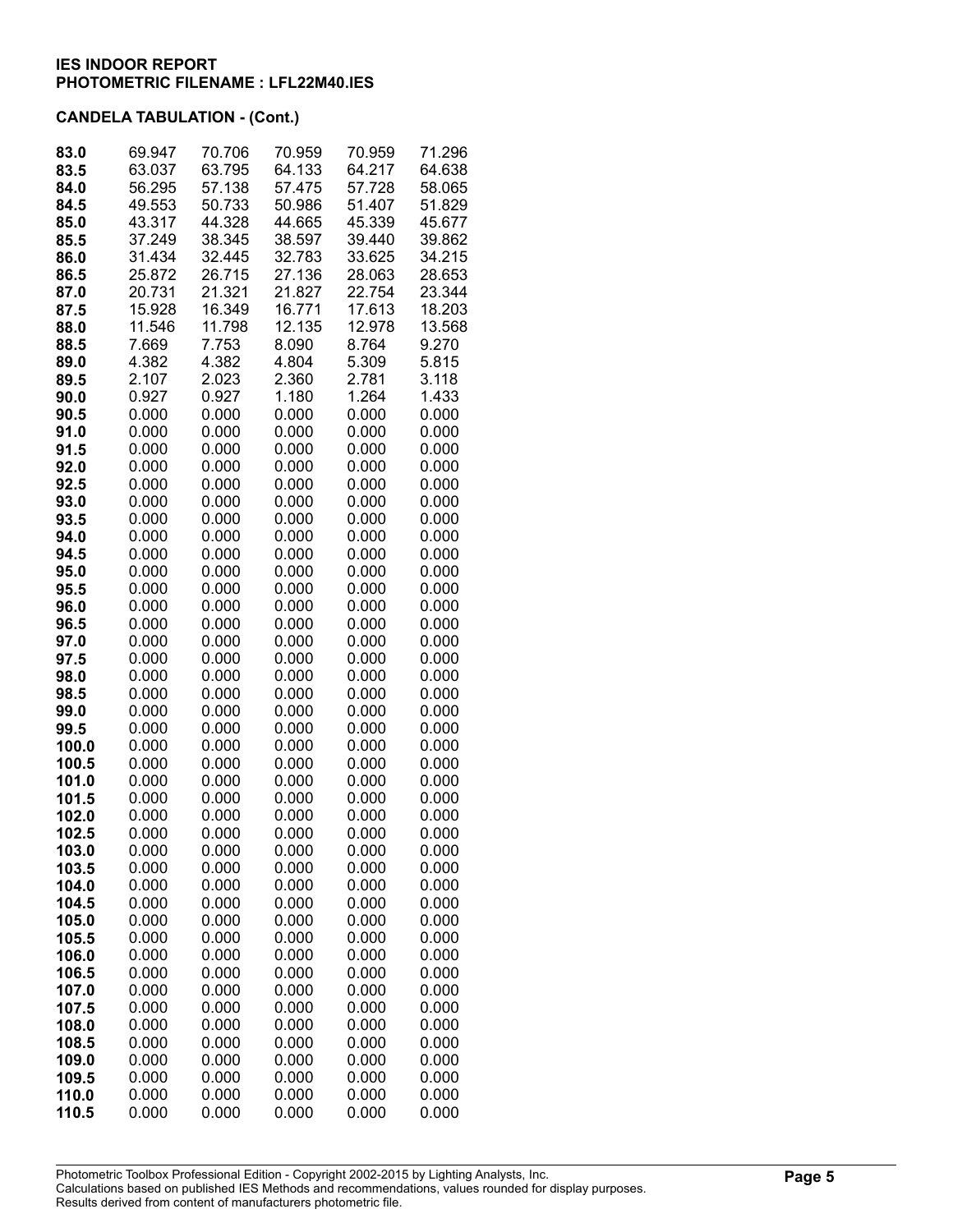| 111.5<br>0.000<br>0.000<br>0.000<br>0.000<br>0.000<br>112.0<br>0.000<br>0.000<br>0.000<br>0.000<br>0.000<br>112.5<br>0.000<br>0.000<br>0.000<br>0.000<br>0.000<br>113.0<br>0.000<br>0.000<br>0.000<br>0.000<br>0.000<br>0.000<br>113.5<br>0.000<br>0.000<br>0.000<br>0.000<br>114.0<br>0.000<br>0.000<br>0.000<br>0.000<br>0.000<br>114.5<br>0.000<br>0.000<br>0.000<br>0.000<br>0.000<br>0.000<br>0.000<br>115.0<br>0.000<br>0.000<br>0.000<br>115.5<br>0.000<br>0.000<br>0.000<br>0.000<br>0.000<br>0.000<br>0.000<br>0.000<br>0.000<br>116.0<br>0.000<br>116.5<br>0.000<br>0.000<br>0.000<br>0.000<br>0.000<br>0.000<br>0.000<br>0.000<br>0.000<br>0.000<br>117.0<br>0.000<br>0.000<br>0.000<br>0.000<br>0.000<br>117.5<br>118.0<br>0.000<br>0.000<br>0.000<br>0.000<br>0.000<br>118.5<br>0.000<br>0.000<br>0.000<br>0.000<br>0.000<br>119.0<br>0.000<br>0.000<br>0.000<br>0.000<br>0.000<br>119.5<br>0.000<br>0.000<br>0.000<br>0.000<br>0.000<br>120.0<br>0.000<br>0.000<br>0.000<br>0.000<br>0.000<br>120.5<br>0.000<br>0.000<br>0.000<br>0.000<br>0.000<br>121.0<br>0.000<br>0.000<br>0.000<br>0.000<br>0.000<br>121.5<br>0.000<br>0.000<br>0.000<br>0.000<br>0.000<br>122.0<br>0.000<br>0.000<br>0.000<br>0.000<br>0.000<br>0.000<br>0.000<br>122.5<br>0.000<br>0.000<br>0.000<br>0.000<br>123.0<br>0.000<br>0.000<br>0.000<br>0.000<br>123.5<br>0.000<br>0.000<br>0.000<br>0.000<br>0.000<br>0.000<br>124.0<br>0.000<br>0.000<br>0.000<br>0.000<br>124.5<br>0.000<br>0.000<br>0.000<br>0.000<br>0.000<br>125.0<br>0.000<br>0.000<br>0.000<br>0.000<br>0.000<br>125.5<br>0.000<br>0.000<br>0.000<br>0.000<br>0.000<br>126.0<br>0.000<br>0.000<br>0.000<br>0.000<br>0.000<br>0.000<br>0.000<br>0.000<br>126.5<br>0.000<br>0.000<br>127.0<br>0.000<br>0.000<br>0.000<br>0.000<br>0.000<br>0.000<br>0.000<br>0.000<br>0.000<br>127.5<br>0.000<br>0.000<br>0.000<br>0.000<br>0.000<br>0.000<br>128.0<br>0.000<br>0.000<br>0.000<br>0.000<br>0.000<br>128.5<br>0.000<br>0.000<br>0.000<br>0.000<br>0.000<br>129.0<br>0.000<br>129.5<br>0.000<br>0.000<br>0.000<br>0.000<br>0.000<br>0.000<br>0.000<br>0.000<br>0.000<br>130.0<br>0.000<br>0.000<br>0.000<br>0.000<br>0.000<br>130.5<br>131.0<br>0.000<br>0.000<br>0.000<br>0.000<br>0.000<br>131.5<br>0.000<br>0.000<br>0.000<br>0.000<br>0.000<br>132.0<br>0.000<br>0.000<br>0.000<br>0.000<br>0.000<br>132.5<br>0.000<br>0.000<br>0.000<br>0.000<br>0.000<br>0.000<br>0.000<br>0.000<br>0.000<br>133.0<br>0.000<br>0.000<br>0.000<br>133.5<br>0.000<br>0.000<br>0.000<br>0.000<br>0.000<br>0.000<br>0.000<br>0.000<br>134.0<br>0.000<br>0.000<br>0.000<br>0.000<br>0.000<br>134.5<br>0.000<br>0.000<br>0.000<br>0.000<br>0.000<br>135.0<br>0.000<br>0.000<br>0.000<br>0.000<br>0.000<br>135.5<br>0.000<br>0.000<br>0.000<br>0.000<br>0.000<br>136.0<br>0.000<br>0.000<br>0.000<br>0.000<br>0.000<br>136.5<br>0.000<br>0.000<br>0.000<br>0.000<br>137.0<br>0.000<br>0.000<br>0.000<br>0.000<br>137.5<br>0.000<br>0.000<br>138.0<br>0.000<br>0.000<br>0.000<br>0.000<br>0.000<br>138.5<br>0.000<br>0.000<br>0.000<br>0.000<br>0.000 | 111.0 | 0.000 | 0.000 | 0.000 | 0.000 | 0.000 |
|----------------------------------------------------------------------------------------------------------------------------------------------------------------------------------------------------------------------------------------------------------------------------------------------------------------------------------------------------------------------------------------------------------------------------------------------------------------------------------------------------------------------------------------------------------------------------------------------------------------------------------------------------------------------------------------------------------------------------------------------------------------------------------------------------------------------------------------------------------------------------------------------------------------------------------------------------------------------------------------------------------------------------------------------------------------------------------------------------------------------------------------------------------------------------------------------------------------------------------------------------------------------------------------------------------------------------------------------------------------------------------------------------------------------------------------------------------------------------------------------------------------------------------------------------------------------------------------------------------------------------------------------------------------------------------------------------------------------------------------------------------------------------------------------------------------------------------------------------------------------------------------------------------------------------------------------------------------------------------------------------------------------------------------------------------------------------------------------------------------------------------------------------------------------------------------------------------------------------------------------------------------------------------------------------------------------------------------------------------------------------------------------------------------------------------------------------------------------------------------------------------------------------------------------------------------------------------------------------------------------------------------------------------------------------------------------------------------------------------------------------------------------------------------------------------------------------------------------------------------------------------------------------------------------------------------------------------------------------------------------------------------------------------------------------------------------------------------|-------|-------|-------|-------|-------|-------|
|                                                                                                                                                                                                                                                                                                                                                                                                                                                                                                                                                                                                                                                                                                                                                                                                                                                                                                                                                                                                                                                                                                                                                                                                                                                                                                                                                                                                                                                                                                                                                                                                                                                                                                                                                                                                                                                                                                                                                                                                                                                                                                                                                                                                                                                                                                                                                                                                                                                                                                                                                                                                                                                                                                                                                                                                                                                                                                                                                                                                                                                                                        |       |       |       |       |       |       |
|                                                                                                                                                                                                                                                                                                                                                                                                                                                                                                                                                                                                                                                                                                                                                                                                                                                                                                                                                                                                                                                                                                                                                                                                                                                                                                                                                                                                                                                                                                                                                                                                                                                                                                                                                                                                                                                                                                                                                                                                                                                                                                                                                                                                                                                                                                                                                                                                                                                                                                                                                                                                                                                                                                                                                                                                                                                                                                                                                                                                                                                                                        |       |       |       |       |       |       |
|                                                                                                                                                                                                                                                                                                                                                                                                                                                                                                                                                                                                                                                                                                                                                                                                                                                                                                                                                                                                                                                                                                                                                                                                                                                                                                                                                                                                                                                                                                                                                                                                                                                                                                                                                                                                                                                                                                                                                                                                                                                                                                                                                                                                                                                                                                                                                                                                                                                                                                                                                                                                                                                                                                                                                                                                                                                                                                                                                                                                                                                                                        |       |       |       |       |       |       |
|                                                                                                                                                                                                                                                                                                                                                                                                                                                                                                                                                                                                                                                                                                                                                                                                                                                                                                                                                                                                                                                                                                                                                                                                                                                                                                                                                                                                                                                                                                                                                                                                                                                                                                                                                                                                                                                                                                                                                                                                                                                                                                                                                                                                                                                                                                                                                                                                                                                                                                                                                                                                                                                                                                                                                                                                                                                                                                                                                                                                                                                                                        |       |       |       |       |       |       |
|                                                                                                                                                                                                                                                                                                                                                                                                                                                                                                                                                                                                                                                                                                                                                                                                                                                                                                                                                                                                                                                                                                                                                                                                                                                                                                                                                                                                                                                                                                                                                                                                                                                                                                                                                                                                                                                                                                                                                                                                                                                                                                                                                                                                                                                                                                                                                                                                                                                                                                                                                                                                                                                                                                                                                                                                                                                                                                                                                                                                                                                                                        |       |       |       |       |       |       |
|                                                                                                                                                                                                                                                                                                                                                                                                                                                                                                                                                                                                                                                                                                                                                                                                                                                                                                                                                                                                                                                                                                                                                                                                                                                                                                                                                                                                                                                                                                                                                                                                                                                                                                                                                                                                                                                                                                                                                                                                                                                                                                                                                                                                                                                                                                                                                                                                                                                                                                                                                                                                                                                                                                                                                                                                                                                                                                                                                                                                                                                                                        |       |       |       |       |       |       |
|                                                                                                                                                                                                                                                                                                                                                                                                                                                                                                                                                                                                                                                                                                                                                                                                                                                                                                                                                                                                                                                                                                                                                                                                                                                                                                                                                                                                                                                                                                                                                                                                                                                                                                                                                                                                                                                                                                                                                                                                                                                                                                                                                                                                                                                                                                                                                                                                                                                                                                                                                                                                                                                                                                                                                                                                                                                                                                                                                                                                                                                                                        |       |       |       |       |       |       |
|                                                                                                                                                                                                                                                                                                                                                                                                                                                                                                                                                                                                                                                                                                                                                                                                                                                                                                                                                                                                                                                                                                                                                                                                                                                                                                                                                                                                                                                                                                                                                                                                                                                                                                                                                                                                                                                                                                                                                                                                                                                                                                                                                                                                                                                                                                                                                                                                                                                                                                                                                                                                                                                                                                                                                                                                                                                                                                                                                                                                                                                                                        |       |       |       |       |       |       |
|                                                                                                                                                                                                                                                                                                                                                                                                                                                                                                                                                                                                                                                                                                                                                                                                                                                                                                                                                                                                                                                                                                                                                                                                                                                                                                                                                                                                                                                                                                                                                                                                                                                                                                                                                                                                                                                                                                                                                                                                                                                                                                                                                                                                                                                                                                                                                                                                                                                                                                                                                                                                                                                                                                                                                                                                                                                                                                                                                                                                                                                                                        |       |       |       |       |       |       |
|                                                                                                                                                                                                                                                                                                                                                                                                                                                                                                                                                                                                                                                                                                                                                                                                                                                                                                                                                                                                                                                                                                                                                                                                                                                                                                                                                                                                                                                                                                                                                                                                                                                                                                                                                                                                                                                                                                                                                                                                                                                                                                                                                                                                                                                                                                                                                                                                                                                                                                                                                                                                                                                                                                                                                                                                                                                                                                                                                                                                                                                                                        |       |       |       |       |       |       |
|                                                                                                                                                                                                                                                                                                                                                                                                                                                                                                                                                                                                                                                                                                                                                                                                                                                                                                                                                                                                                                                                                                                                                                                                                                                                                                                                                                                                                                                                                                                                                                                                                                                                                                                                                                                                                                                                                                                                                                                                                                                                                                                                                                                                                                                                                                                                                                                                                                                                                                                                                                                                                                                                                                                                                                                                                                                                                                                                                                                                                                                                                        |       |       |       |       |       |       |
|                                                                                                                                                                                                                                                                                                                                                                                                                                                                                                                                                                                                                                                                                                                                                                                                                                                                                                                                                                                                                                                                                                                                                                                                                                                                                                                                                                                                                                                                                                                                                                                                                                                                                                                                                                                                                                                                                                                                                                                                                                                                                                                                                                                                                                                                                                                                                                                                                                                                                                                                                                                                                                                                                                                                                                                                                                                                                                                                                                                                                                                                                        |       |       |       |       |       |       |
|                                                                                                                                                                                                                                                                                                                                                                                                                                                                                                                                                                                                                                                                                                                                                                                                                                                                                                                                                                                                                                                                                                                                                                                                                                                                                                                                                                                                                                                                                                                                                                                                                                                                                                                                                                                                                                                                                                                                                                                                                                                                                                                                                                                                                                                                                                                                                                                                                                                                                                                                                                                                                                                                                                                                                                                                                                                                                                                                                                                                                                                                                        |       |       |       |       |       |       |
|                                                                                                                                                                                                                                                                                                                                                                                                                                                                                                                                                                                                                                                                                                                                                                                                                                                                                                                                                                                                                                                                                                                                                                                                                                                                                                                                                                                                                                                                                                                                                                                                                                                                                                                                                                                                                                                                                                                                                                                                                                                                                                                                                                                                                                                                                                                                                                                                                                                                                                                                                                                                                                                                                                                                                                                                                                                                                                                                                                                                                                                                                        |       |       |       |       |       |       |
|                                                                                                                                                                                                                                                                                                                                                                                                                                                                                                                                                                                                                                                                                                                                                                                                                                                                                                                                                                                                                                                                                                                                                                                                                                                                                                                                                                                                                                                                                                                                                                                                                                                                                                                                                                                                                                                                                                                                                                                                                                                                                                                                                                                                                                                                                                                                                                                                                                                                                                                                                                                                                                                                                                                                                                                                                                                                                                                                                                                                                                                                                        |       |       |       |       |       |       |
|                                                                                                                                                                                                                                                                                                                                                                                                                                                                                                                                                                                                                                                                                                                                                                                                                                                                                                                                                                                                                                                                                                                                                                                                                                                                                                                                                                                                                                                                                                                                                                                                                                                                                                                                                                                                                                                                                                                                                                                                                                                                                                                                                                                                                                                                                                                                                                                                                                                                                                                                                                                                                                                                                                                                                                                                                                                                                                                                                                                                                                                                                        |       |       |       |       |       |       |
|                                                                                                                                                                                                                                                                                                                                                                                                                                                                                                                                                                                                                                                                                                                                                                                                                                                                                                                                                                                                                                                                                                                                                                                                                                                                                                                                                                                                                                                                                                                                                                                                                                                                                                                                                                                                                                                                                                                                                                                                                                                                                                                                                                                                                                                                                                                                                                                                                                                                                                                                                                                                                                                                                                                                                                                                                                                                                                                                                                                                                                                                                        |       |       |       |       |       |       |
|                                                                                                                                                                                                                                                                                                                                                                                                                                                                                                                                                                                                                                                                                                                                                                                                                                                                                                                                                                                                                                                                                                                                                                                                                                                                                                                                                                                                                                                                                                                                                                                                                                                                                                                                                                                                                                                                                                                                                                                                                                                                                                                                                                                                                                                                                                                                                                                                                                                                                                                                                                                                                                                                                                                                                                                                                                                                                                                                                                                                                                                                                        |       |       |       |       |       |       |
|                                                                                                                                                                                                                                                                                                                                                                                                                                                                                                                                                                                                                                                                                                                                                                                                                                                                                                                                                                                                                                                                                                                                                                                                                                                                                                                                                                                                                                                                                                                                                                                                                                                                                                                                                                                                                                                                                                                                                                                                                                                                                                                                                                                                                                                                                                                                                                                                                                                                                                                                                                                                                                                                                                                                                                                                                                                                                                                                                                                                                                                                                        |       |       |       |       |       |       |
|                                                                                                                                                                                                                                                                                                                                                                                                                                                                                                                                                                                                                                                                                                                                                                                                                                                                                                                                                                                                                                                                                                                                                                                                                                                                                                                                                                                                                                                                                                                                                                                                                                                                                                                                                                                                                                                                                                                                                                                                                                                                                                                                                                                                                                                                                                                                                                                                                                                                                                                                                                                                                                                                                                                                                                                                                                                                                                                                                                                                                                                                                        |       |       |       |       |       |       |
|                                                                                                                                                                                                                                                                                                                                                                                                                                                                                                                                                                                                                                                                                                                                                                                                                                                                                                                                                                                                                                                                                                                                                                                                                                                                                                                                                                                                                                                                                                                                                                                                                                                                                                                                                                                                                                                                                                                                                                                                                                                                                                                                                                                                                                                                                                                                                                                                                                                                                                                                                                                                                                                                                                                                                                                                                                                                                                                                                                                                                                                                                        |       |       |       |       |       |       |
|                                                                                                                                                                                                                                                                                                                                                                                                                                                                                                                                                                                                                                                                                                                                                                                                                                                                                                                                                                                                                                                                                                                                                                                                                                                                                                                                                                                                                                                                                                                                                                                                                                                                                                                                                                                                                                                                                                                                                                                                                                                                                                                                                                                                                                                                                                                                                                                                                                                                                                                                                                                                                                                                                                                                                                                                                                                                                                                                                                                                                                                                                        |       |       |       |       |       |       |
|                                                                                                                                                                                                                                                                                                                                                                                                                                                                                                                                                                                                                                                                                                                                                                                                                                                                                                                                                                                                                                                                                                                                                                                                                                                                                                                                                                                                                                                                                                                                                                                                                                                                                                                                                                                                                                                                                                                                                                                                                                                                                                                                                                                                                                                                                                                                                                                                                                                                                                                                                                                                                                                                                                                                                                                                                                                                                                                                                                                                                                                                                        |       |       |       |       |       |       |
|                                                                                                                                                                                                                                                                                                                                                                                                                                                                                                                                                                                                                                                                                                                                                                                                                                                                                                                                                                                                                                                                                                                                                                                                                                                                                                                                                                                                                                                                                                                                                                                                                                                                                                                                                                                                                                                                                                                                                                                                                                                                                                                                                                                                                                                                                                                                                                                                                                                                                                                                                                                                                                                                                                                                                                                                                                                                                                                                                                                                                                                                                        |       |       |       |       |       |       |
|                                                                                                                                                                                                                                                                                                                                                                                                                                                                                                                                                                                                                                                                                                                                                                                                                                                                                                                                                                                                                                                                                                                                                                                                                                                                                                                                                                                                                                                                                                                                                                                                                                                                                                                                                                                                                                                                                                                                                                                                                                                                                                                                                                                                                                                                                                                                                                                                                                                                                                                                                                                                                                                                                                                                                                                                                                                                                                                                                                                                                                                                                        |       |       |       |       |       |       |
|                                                                                                                                                                                                                                                                                                                                                                                                                                                                                                                                                                                                                                                                                                                                                                                                                                                                                                                                                                                                                                                                                                                                                                                                                                                                                                                                                                                                                                                                                                                                                                                                                                                                                                                                                                                                                                                                                                                                                                                                                                                                                                                                                                                                                                                                                                                                                                                                                                                                                                                                                                                                                                                                                                                                                                                                                                                                                                                                                                                                                                                                                        |       |       |       |       |       |       |
|                                                                                                                                                                                                                                                                                                                                                                                                                                                                                                                                                                                                                                                                                                                                                                                                                                                                                                                                                                                                                                                                                                                                                                                                                                                                                                                                                                                                                                                                                                                                                                                                                                                                                                                                                                                                                                                                                                                                                                                                                                                                                                                                                                                                                                                                                                                                                                                                                                                                                                                                                                                                                                                                                                                                                                                                                                                                                                                                                                                                                                                                                        |       |       |       |       |       |       |
|                                                                                                                                                                                                                                                                                                                                                                                                                                                                                                                                                                                                                                                                                                                                                                                                                                                                                                                                                                                                                                                                                                                                                                                                                                                                                                                                                                                                                                                                                                                                                                                                                                                                                                                                                                                                                                                                                                                                                                                                                                                                                                                                                                                                                                                                                                                                                                                                                                                                                                                                                                                                                                                                                                                                                                                                                                                                                                                                                                                                                                                                                        |       |       |       |       |       |       |
|                                                                                                                                                                                                                                                                                                                                                                                                                                                                                                                                                                                                                                                                                                                                                                                                                                                                                                                                                                                                                                                                                                                                                                                                                                                                                                                                                                                                                                                                                                                                                                                                                                                                                                                                                                                                                                                                                                                                                                                                                                                                                                                                                                                                                                                                                                                                                                                                                                                                                                                                                                                                                                                                                                                                                                                                                                                                                                                                                                                                                                                                                        |       |       |       |       |       |       |
|                                                                                                                                                                                                                                                                                                                                                                                                                                                                                                                                                                                                                                                                                                                                                                                                                                                                                                                                                                                                                                                                                                                                                                                                                                                                                                                                                                                                                                                                                                                                                                                                                                                                                                                                                                                                                                                                                                                                                                                                                                                                                                                                                                                                                                                                                                                                                                                                                                                                                                                                                                                                                                                                                                                                                                                                                                                                                                                                                                                                                                                                                        |       |       |       |       |       |       |
|                                                                                                                                                                                                                                                                                                                                                                                                                                                                                                                                                                                                                                                                                                                                                                                                                                                                                                                                                                                                                                                                                                                                                                                                                                                                                                                                                                                                                                                                                                                                                                                                                                                                                                                                                                                                                                                                                                                                                                                                                                                                                                                                                                                                                                                                                                                                                                                                                                                                                                                                                                                                                                                                                                                                                                                                                                                                                                                                                                                                                                                                                        |       |       |       |       |       |       |
|                                                                                                                                                                                                                                                                                                                                                                                                                                                                                                                                                                                                                                                                                                                                                                                                                                                                                                                                                                                                                                                                                                                                                                                                                                                                                                                                                                                                                                                                                                                                                                                                                                                                                                                                                                                                                                                                                                                                                                                                                                                                                                                                                                                                                                                                                                                                                                                                                                                                                                                                                                                                                                                                                                                                                                                                                                                                                                                                                                                                                                                                                        |       |       |       |       |       |       |
|                                                                                                                                                                                                                                                                                                                                                                                                                                                                                                                                                                                                                                                                                                                                                                                                                                                                                                                                                                                                                                                                                                                                                                                                                                                                                                                                                                                                                                                                                                                                                                                                                                                                                                                                                                                                                                                                                                                                                                                                                                                                                                                                                                                                                                                                                                                                                                                                                                                                                                                                                                                                                                                                                                                                                                                                                                                                                                                                                                                                                                                                                        |       |       |       |       |       |       |
|                                                                                                                                                                                                                                                                                                                                                                                                                                                                                                                                                                                                                                                                                                                                                                                                                                                                                                                                                                                                                                                                                                                                                                                                                                                                                                                                                                                                                                                                                                                                                                                                                                                                                                                                                                                                                                                                                                                                                                                                                                                                                                                                                                                                                                                                                                                                                                                                                                                                                                                                                                                                                                                                                                                                                                                                                                                                                                                                                                                                                                                                                        |       |       |       |       |       |       |
|                                                                                                                                                                                                                                                                                                                                                                                                                                                                                                                                                                                                                                                                                                                                                                                                                                                                                                                                                                                                                                                                                                                                                                                                                                                                                                                                                                                                                                                                                                                                                                                                                                                                                                                                                                                                                                                                                                                                                                                                                                                                                                                                                                                                                                                                                                                                                                                                                                                                                                                                                                                                                                                                                                                                                                                                                                                                                                                                                                                                                                                                                        |       |       |       |       |       |       |
|                                                                                                                                                                                                                                                                                                                                                                                                                                                                                                                                                                                                                                                                                                                                                                                                                                                                                                                                                                                                                                                                                                                                                                                                                                                                                                                                                                                                                                                                                                                                                                                                                                                                                                                                                                                                                                                                                                                                                                                                                                                                                                                                                                                                                                                                                                                                                                                                                                                                                                                                                                                                                                                                                                                                                                                                                                                                                                                                                                                                                                                                                        |       |       |       |       |       |       |
|                                                                                                                                                                                                                                                                                                                                                                                                                                                                                                                                                                                                                                                                                                                                                                                                                                                                                                                                                                                                                                                                                                                                                                                                                                                                                                                                                                                                                                                                                                                                                                                                                                                                                                                                                                                                                                                                                                                                                                                                                                                                                                                                                                                                                                                                                                                                                                                                                                                                                                                                                                                                                                                                                                                                                                                                                                                                                                                                                                                                                                                                                        |       |       |       |       |       |       |
|                                                                                                                                                                                                                                                                                                                                                                                                                                                                                                                                                                                                                                                                                                                                                                                                                                                                                                                                                                                                                                                                                                                                                                                                                                                                                                                                                                                                                                                                                                                                                                                                                                                                                                                                                                                                                                                                                                                                                                                                                                                                                                                                                                                                                                                                                                                                                                                                                                                                                                                                                                                                                                                                                                                                                                                                                                                                                                                                                                                                                                                                                        |       |       |       |       |       |       |
|                                                                                                                                                                                                                                                                                                                                                                                                                                                                                                                                                                                                                                                                                                                                                                                                                                                                                                                                                                                                                                                                                                                                                                                                                                                                                                                                                                                                                                                                                                                                                                                                                                                                                                                                                                                                                                                                                                                                                                                                                                                                                                                                                                                                                                                                                                                                                                                                                                                                                                                                                                                                                                                                                                                                                                                                                                                                                                                                                                                                                                                                                        |       |       |       |       |       |       |
|                                                                                                                                                                                                                                                                                                                                                                                                                                                                                                                                                                                                                                                                                                                                                                                                                                                                                                                                                                                                                                                                                                                                                                                                                                                                                                                                                                                                                                                                                                                                                                                                                                                                                                                                                                                                                                                                                                                                                                                                                                                                                                                                                                                                                                                                                                                                                                                                                                                                                                                                                                                                                                                                                                                                                                                                                                                                                                                                                                                                                                                                                        |       |       |       |       |       |       |
|                                                                                                                                                                                                                                                                                                                                                                                                                                                                                                                                                                                                                                                                                                                                                                                                                                                                                                                                                                                                                                                                                                                                                                                                                                                                                                                                                                                                                                                                                                                                                                                                                                                                                                                                                                                                                                                                                                                                                                                                                                                                                                                                                                                                                                                                                                                                                                                                                                                                                                                                                                                                                                                                                                                                                                                                                                                                                                                                                                                                                                                                                        |       |       |       |       |       |       |
|                                                                                                                                                                                                                                                                                                                                                                                                                                                                                                                                                                                                                                                                                                                                                                                                                                                                                                                                                                                                                                                                                                                                                                                                                                                                                                                                                                                                                                                                                                                                                                                                                                                                                                                                                                                                                                                                                                                                                                                                                                                                                                                                                                                                                                                                                                                                                                                                                                                                                                                                                                                                                                                                                                                                                                                                                                                                                                                                                                                                                                                                                        |       |       |       |       |       |       |
|                                                                                                                                                                                                                                                                                                                                                                                                                                                                                                                                                                                                                                                                                                                                                                                                                                                                                                                                                                                                                                                                                                                                                                                                                                                                                                                                                                                                                                                                                                                                                                                                                                                                                                                                                                                                                                                                                                                                                                                                                                                                                                                                                                                                                                                                                                                                                                                                                                                                                                                                                                                                                                                                                                                                                                                                                                                                                                                                                                                                                                                                                        |       |       |       |       |       |       |
|                                                                                                                                                                                                                                                                                                                                                                                                                                                                                                                                                                                                                                                                                                                                                                                                                                                                                                                                                                                                                                                                                                                                                                                                                                                                                                                                                                                                                                                                                                                                                                                                                                                                                                                                                                                                                                                                                                                                                                                                                                                                                                                                                                                                                                                                                                                                                                                                                                                                                                                                                                                                                                                                                                                                                                                                                                                                                                                                                                                                                                                                                        |       |       |       |       |       |       |
|                                                                                                                                                                                                                                                                                                                                                                                                                                                                                                                                                                                                                                                                                                                                                                                                                                                                                                                                                                                                                                                                                                                                                                                                                                                                                                                                                                                                                                                                                                                                                                                                                                                                                                                                                                                                                                                                                                                                                                                                                                                                                                                                                                                                                                                                                                                                                                                                                                                                                                                                                                                                                                                                                                                                                                                                                                                                                                                                                                                                                                                                                        |       |       |       |       |       |       |
|                                                                                                                                                                                                                                                                                                                                                                                                                                                                                                                                                                                                                                                                                                                                                                                                                                                                                                                                                                                                                                                                                                                                                                                                                                                                                                                                                                                                                                                                                                                                                                                                                                                                                                                                                                                                                                                                                                                                                                                                                                                                                                                                                                                                                                                                                                                                                                                                                                                                                                                                                                                                                                                                                                                                                                                                                                                                                                                                                                                                                                                                                        |       |       |       |       |       |       |
|                                                                                                                                                                                                                                                                                                                                                                                                                                                                                                                                                                                                                                                                                                                                                                                                                                                                                                                                                                                                                                                                                                                                                                                                                                                                                                                                                                                                                                                                                                                                                                                                                                                                                                                                                                                                                                                                                                                                                                                                                                                                                                                                                                                                                                                                                                                                                                                                                                                                                                                                                                                                                                                                                                                                                                                                                                                                                                                                                                                                                                                                                        |       |       |       |       |       |       |
|                                                                                                                                                                                                                                                                                                                                                                                                                                                                                                                                                                                                                                                                                                                                                                                                                                                                                                                                                                                                                                                                                                                                                                                                                                                                                                                                                                                                                                                                                                                                                                                                                                                                                                                                                                                                                                                                                                                                                                                                                                                                                                                                                                                                                                                                                                                                                                                                                                                                                                                                                                                                                                                                                                                                                                                                                                                                                                                                                                                                                                                                                        |       |       |       |       |       |       |
|                                                                                                                                                                                                                                                                                                                                                                                                                                                                                                                                                                                                                                                                                                                                                                                                                                                                                                                                                                                                                                                                                                                                                                                                                                                                                                                                                                                                                                                                                                                                                                                                                                                                                                                                                                                                                                                                                                                                                                                                                                                                                                                                                                                                                                                                                                                                                                                                                                                                                                                                                                                                                                                                                                                                                                                                                                                                                                                                                                                                                                                                                        |       |       |       |       |       |       |
|                                                                                                                                                                                                                                                                                                                                                                                                                                                                                                                                                                                                                                                                                                                                                                                                                                                                                                                                                                                                                                                                                                                                                                                                                                                                                                                                                                                                                                                                                                                                                                                                                                                                                                                                                                                                                                                                                                                                                                                                                                                                                                                                                                                                                                                                                                                                                                                                                                                                                                                                                                                                                                                                                                                                                                                                                                                                                                                                                                                                                                                                                        |       |       |       |       |       |       |
|                                                                                                                                                                                                                                                                                                                                                                                                                                                                                                                                                                                                                                                                                                                                                                                                                                                                                                                                                                                                                                                                                                                                                                                                                                                                                                                                                                                                                                                                                                                                                                                                                                                                                                                                                                                                                                                                                                                                                                                                                                                                                                                                                                                                                                                                                                                                                                                                                                                                                                                                                                                                                                                                                                                                                                                                                                                                                                                                                                                                                                                                                        |       |       |       |       |       |       |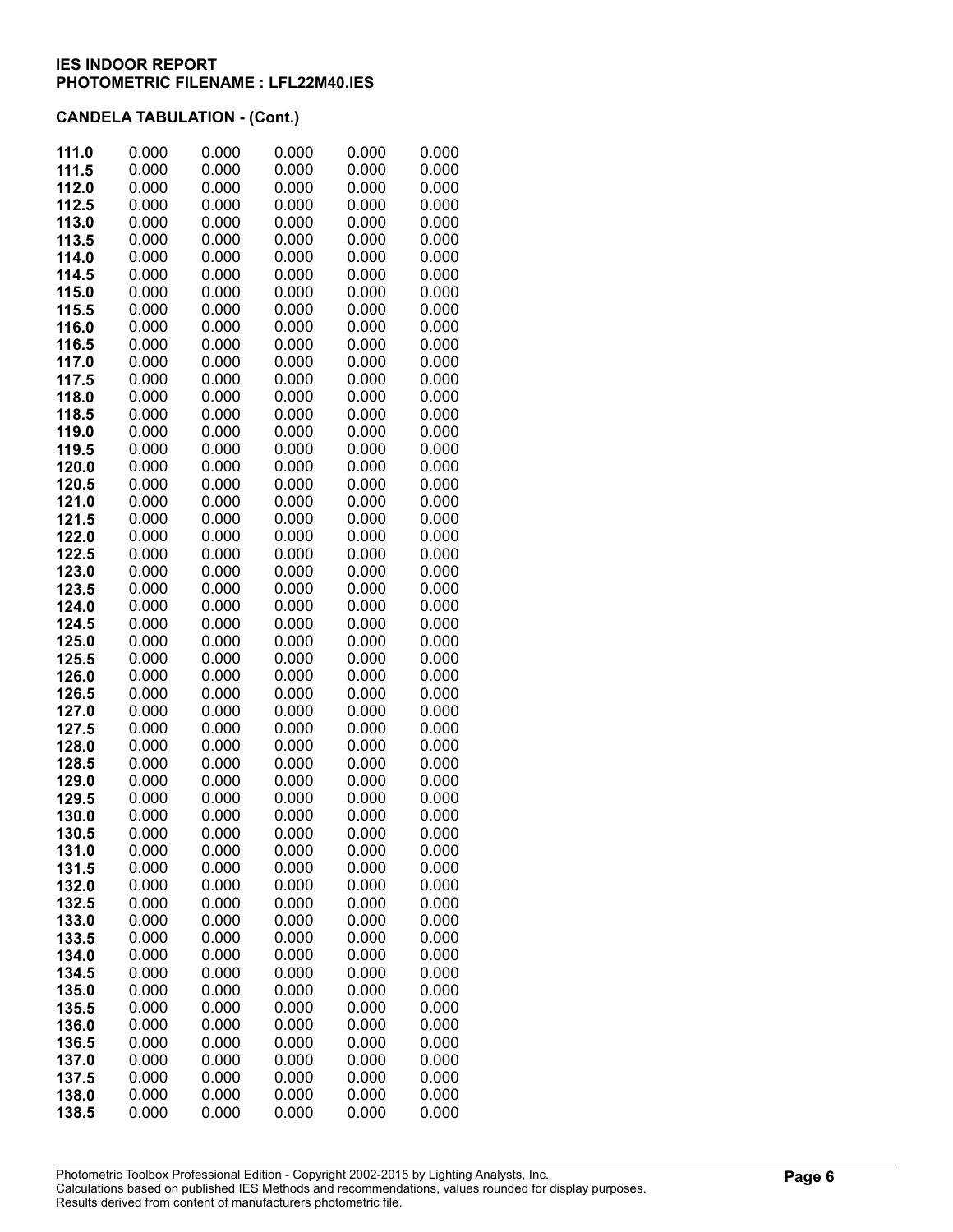| 139.0          | 0.000          | 0.000          | 0.000          | 0.000          | 0.000          |
|----------------|----------------|----------------|----------------|----------------|----------------|
| 139.5          | 0.000          | 0.000          | 0.000          | 0.000          | 0.000          |
| 140.0          | 0.000          | 0.000          | 0.000          | 0.000          | 0.000          |
| 140.5          | 0.000          | 0.000          | 0.000          | 0.000          | 0.000          |
| 141.0          | 0.000          | 0.000          | 0.000          | 0.000          | 0.000          |
| 141.5          | 0.000          | 0.000          | 0.000          | 0.000          | 0.000          |
| 142.0          | 0.000          | 0.000          | 0.000          | 0.000          | 0.000          |
| 142.5          | 0.000          | 0.000          | 0.000          | 0.000          | 0.000          |
| 143.0          | 0.000          | 0.000          | 0.000          | 0.000          | 0.000          |
| 143.5          | 0.000          | 0.000          | 0.000          | 0.000          | 0.000          |
| 144.0          | 0.000          | 0.000          | 0.000          | 0.000          | 0.000          |
| 144.5          | 0.000          | 0.000          | 0.000          | 0.000          | 0.000          |
| 145.0          | 0.000          | 0.000          | 0.000          | 0.000          | 0.000          |
| 145.5          | 0.000          | 0.000          | 0.000          | 0.000          | 0.000          |
| 146.0          | 0.000          | 0.000          | 0.000          | 0.000          | 0.000          |
| 146.5          | 0.000          | 0.000          | 0.000          | 0.000          | 0.000          |
| 147.0          | 0.000          | 0.000          | 0.000          | 0.000          | 0.000          |
| 147.5          | 0.000          | 0.000          | 0.000          | 0.000          | 0.000          |
| 148.0          | 0.000          | 0.000          | 0.000          | 0.000          | 0.000<br>0.000 |
| 148.5          | 0.000<br>0.000 | 0.000<br>0.000 | 0.000<br>0.000 | 0.000<br>0.000 | 0.000          |
| 149.0<br>149.5 | 0.000          | 0.000          | 0.000          | 0.000          | 0.000          |
| 150.0          | 0.000          | 0.000          | 0.000          | 0.000          | 0.000          |
| 150.5          | 0.000          | 0.000          | 0.000          | 0.000          | 0.000          |
| 151.0          | 0.000          | 0.000          | 0.000          | 0.000          | 0.000          |
| 151.5          | 0.000          | 0.000          | 0.000          | 0.000          | 0.000          |
| 152.0          | 0.000          | 0.000          | 0.000          | 0.000          | 0.000          |
| 152.5          | 0.000          | 0.000          | 0.000          | 0.000          | 0.000          |
| 153.0          | 0.000          | 0.000          | 0.000          | 0.000          | 0.000          |
| 153.5          | 0.000          | 0.000          | 0.000          | 0.000          | 0.000          |
| 154.0          | 0.000          | 0.000          | 0.000          | 0.000          | 0.000          |
| 154.5          | 0.000          | 0.000          | 0.000          | 0.000          | 0.000          |
| 155.0          | 0.000          | 0.000          | 0.000          | 0.000          | 0.000          |
| 155.5          | 0.000          | 0.000          | 0.000          | 0.000          | 0.000          |
| 156.0          | 0.000          | 0.000          | 0.000          | 0.000          | 0.000          |
| 156.5          | 0.000          | 0.000          | 0.000          | 0.000          | 0.000          |
| 157.0          | 0.000          | 0.000          | 0.000          | 0.000          | 0.000          |
| 157.5          | 0.000          | 0.000          | 0.000          | 0.000          | 0.000          |
| 158.0          | 0.000<br>0.000 | 0.000<br>0.000 | 0.000<br>0.000 | 0.000<br>0.000 | 0.000          |
| 158.5<br>159.0 | 0.000          | 0.000          | 0.000          | 0.000          | 0.000<br>0.000 |
| 159.5          | 0.000          | 0.000          | 0.000          | 0.000          | 0.000          |
| 160.0          | 0.000          | 0.000          | 0.000          | 0.000          | 0.000          |
| 160.5          | 0.000          | 0.000          | 0.000          | 0.000          | 0.000          |
| 161.0          | 0.000          | 0.000          | 0.000          | 0.000          | 0.000          |
| 161.5          | 0.000          | 0.000          | 0.000          | 0.000          | 0.000          |
| 162.0          | 0.000          | 0.000          | 0.000          | 0.000          | 0.000          |
| 162.5          | 0.000          | 0.000          | 0.000          | 0.000          | 0.000          |
| 163.0          | 0.000          | 0.000          | 0.000          | 0.000          | 0.000          |
| 163.5          | 0.000          | 0.000          | 0.000          | 0.000          | 0.000          |
| 164.0          | 0.000          | 0.000          | 0.000          | 0.000          | 0.000          |
| 164.5          | 0.000          | 0.000          | 0.000          | 0.000          | 0.000          |
| 165.0          | 0.000          | 0.000          | 0.000          | 0.000          | 0.000          |
| 165.5          | 0.000          | 0.000          | 0.000          | 0.000          | 0.000          |
| 166.0          | 0.000          | 0.000          | 0.000          | 0.000          | 0.000          |
| 166.5          | 0.000          | 0.000          | 0.000          | 0.000          | 0.000          |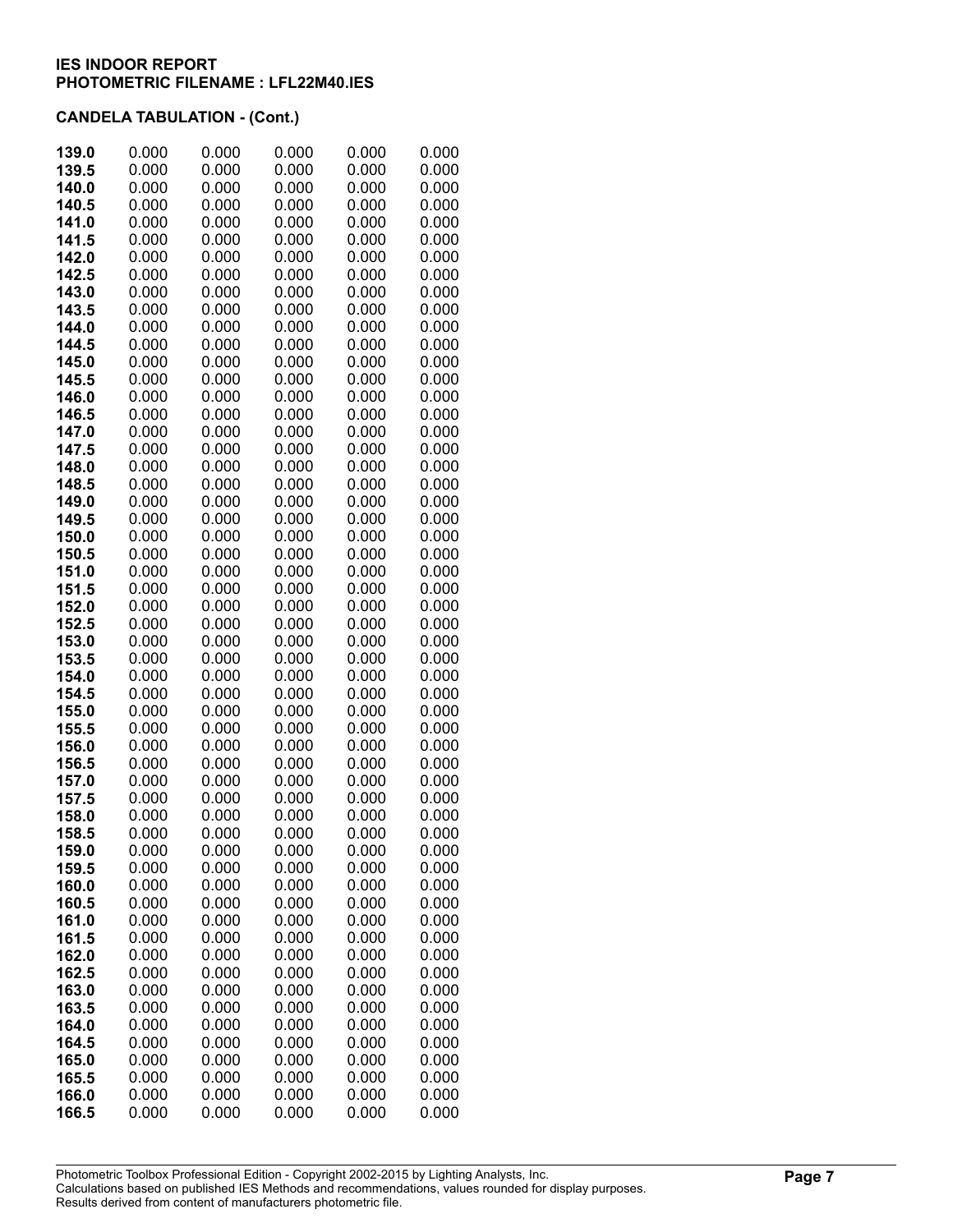| 167.0 | 0.000 | 0.000 | 0.000 | 0.000 | 0.000 |
|-------|-------|-------|-------|-------|-------|
| 167.5 | 0.000 | 0.000 | 0.000 | 0.000 | 0.000 |
| 168.0 | 0.000 | 0.000 | 0.000 | 0.000 | 0.000 |
| 168.5 | 0.000 | 0.000 | 0.000 | 0.000 | 0.000 |
| 169.0 | 0.000 | 0.000 | 0.000 | 0.000 | 0.000 |
| 169.5 | 0.000 | 0.000 | 0.000 | 0.000 | 0.000 |
| 170.0 | 0.000 | 0.000 | 0.000 | 0.000 | 0.000 |
| 170.5 | 0.000 | 0.000 | 0.000 | 0.000 | 0.000 |
| 171.0 | 0.000 | 0.000 | 0.000 | 0.000 | 0.000 |
| 171.5 | 0.000 | 0.000 | 0.000 | 0.000 | 0.000 |
| 172.0 | 0.000 | 0.000 | 0.000 | 0.000 | 0.000 |
| 172.5 | 0.000 | 0.000 | 0.000 | 0.000 | 0.000 |
| 173.0 | 0.000 | 0.000 | 0.000 | 0.000 | 0.000 |
| 173.5 | 0.000 | 0.000 | 0.000 | 0.000 | 0.000 |
| 174.0 | 0.000 | 0.000 | 0.000 | 0.000 | 0.000 |
| 174.5 | 0.000 | 0.000 | 0.000 | 0.000 | 0.000 |
| 175.0 | 0.000 | 0.000 | 0.000 | 0.000 | 0.000 |
| 175.5 | 0.000 | 0.000 | 0.000 | 0.000 | 0.000 |
| 176.0 | 0.000 | 0.000 | 0.000 | 0.000 | 0.000 |
| 176.5 | 0.000 | 0.000 | 0.000 | 0.000 | 0.000 |
| 177.0 | 0.000 | 0.000 | 0.000 | 0.000 | 0.000 |
| 177.5 | 0.000 | 0.000 | 0.000 | 0.000 | 0.000 |
| 178.0 | 0.000 | 0.000 | 0.000 | 0.000 | 0.000 |
| 178.5 | 0.000 | 0.000 | 0.000 | 0.000 | 0.000 |
| 179.0 | 0.000 | 0.000 | 0.000 | 0.000 | 0.000 |
| 179.5 | 0.000 | 0.000 | 0.000 | 0.000 | 0.000 |
| 180.0 | 0.000 | 0.000 | 0.000 | 0.000 | 0.000 |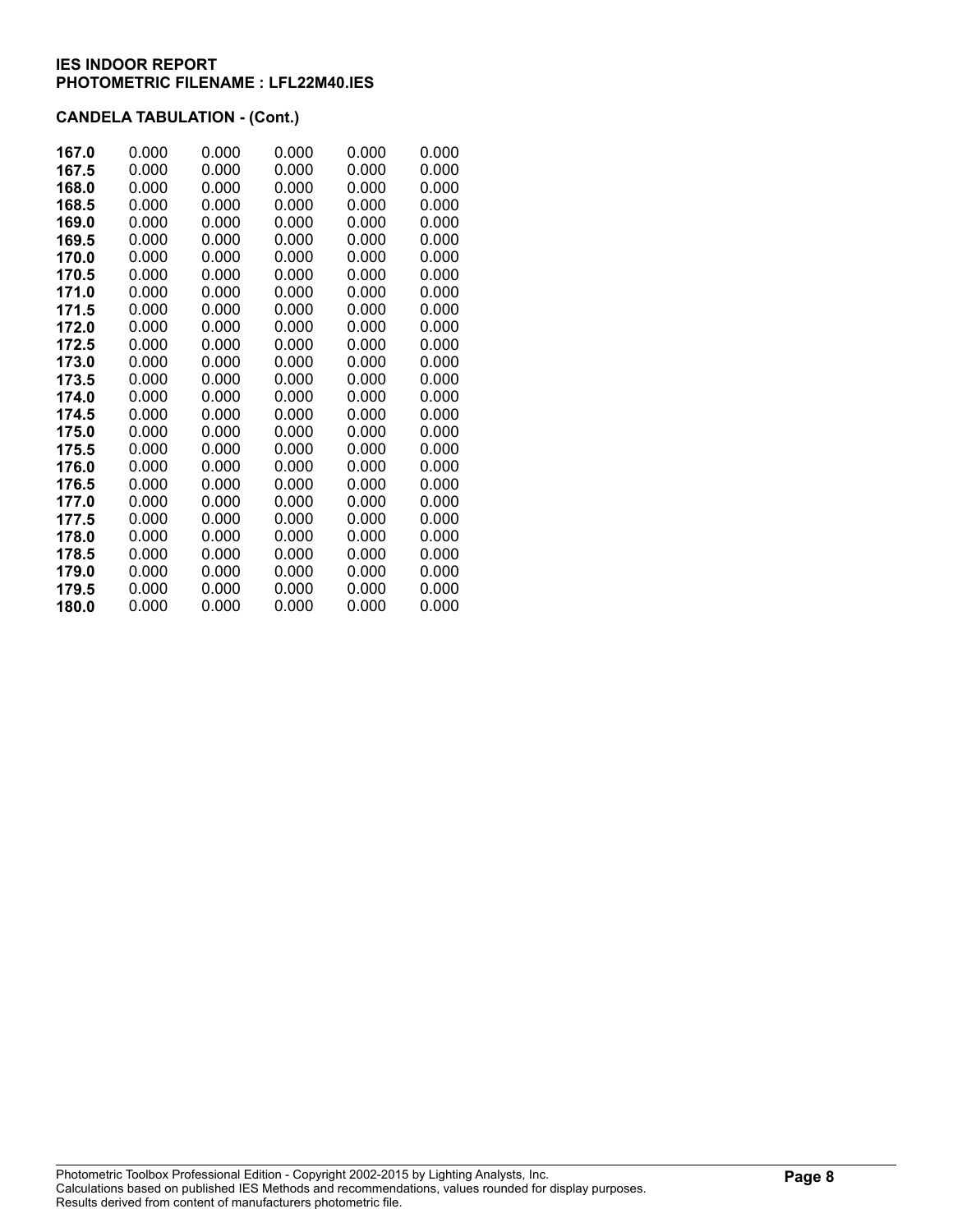### **ZONAL LUMEN SUMMARY**

| Zone      | Lumens  | %Lamp | %Fixt  |
|-----------|---------|-------|--------|
| $0 - 20$  | 439.89  | N.A.  | 13.60  |
| $0 - 30$  | 922.06  | N.A.  | 28.50  |
| $0 - 40$  | 1490.98 | N.A.  | 46.20  |
| $0 - 60$  | 2580.71 | N.A.  | 79.90  |
| $0 - 80$  | 3176.59 | N.A.  | 98.40  |
| $0 - 90$  | 3229.61 | N.A.  | 100.00 |
| 10-90     | 3114.79 | N.A.  | 96.40  |
| 20-40     | 1051.1  | N.A.  | 32.50  |
| 20-50     | 1629.05 | N.A.  | 50.40  |
| 40-70     | 1472.43 | N.A.  | 45.60  |
| 60-80     | 595.89  | N.A.  | 18.50  |
| 70-80     | 213.18  | N.A.  | 6.60   |
| 80-90     | 53.02   | N.A.  | 1.60   |
| 90-110    | 0.03    | N.A.  | 0.00   |
| 90-120    | 0.03    | N.A.  | 0.00   |
| 90-130    | 0.03    | N.A.  | 0.00   |
| 90-150    | 0.03    | N.A.  | 0.00   |
| 90-180    | 0.03    | N.A.  | 0.00   |
| 110-180   | 0.00    | N.A.  | 0.00   |
| $0 - 180$ | 3229.64 | N.A.  | 100.00 |

Total Luminaire Efficiency = N.A.%

#### **ZONAL LUMEN SUMMARY**

| Zone    | Lumens |
|---------|--------|
| 0-10    | 114.82 |
| 10-20   | 325.06 |
| 20-30   | 482.17 |
| 30-40   | 568.92 |
| 40-50   | 577.95 |
| 50-60   | 511.77 |
| 60-70   | 382.70 |
| 70-80   | 213.18 |
| 80-90   | 53.02  |
| 90-100  | 0.03   |
| 100-110 | 0.00   |
| 110-120 | 0.00   |
| 120-130 | 0.00   |
| 130-140 | 0.00   |
| 140-150 | 0.00   |
| 150-160 | 0.00   |
| 160-170 | 0.00   |
| 170-180 | 0.00   |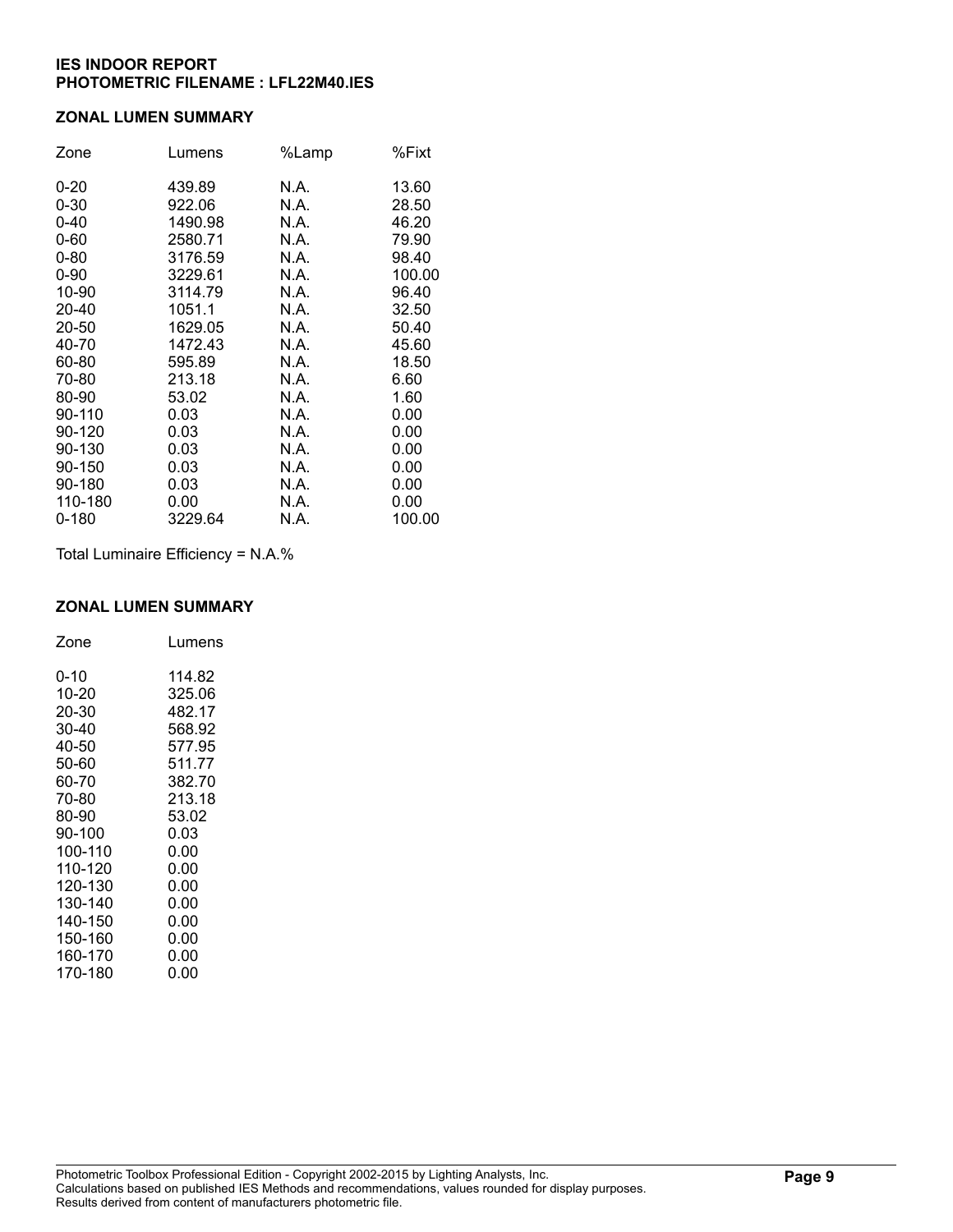### **COEFFICIENTS OF UTILIZATION - ZONAL CAVITY METHOD**

Effective Floor Cavity Reflectance 0.20

| <b>RC</b><br><b>RW</b> | 80<br>50 30 10<br>70. | 70<br>50 30 10<br>70. | 50<br>50 30 10 | 30<br>50 30<br>10 | 10<br>50 30<br>-10 | 0<br>0 |
|------------------------|-----------------------|-----------------------|----------------|-------------------|--------------------|--------|
|                        |                       |                       |                |                   |                    |        |
| $\Omega$               | 119 119 119 119       | 116 116 116 116       | 111 111 111    | 106 106 106       | 102102102          | 100    |
| 1                      | 10910410096           | 10610298 95           | 98 95 92       | 94 91 89          | 90 88 86           | 84     |
| $\overline{2}$         | 99 91 84 79           | 97 89 83 78           | 86 80<br>- 76  | 82 78 74          | 79 76 72           | 70     |
| 3                      | 90 80 72 66           | 88 78 71 65           | 75 69 64       | 73 67 63          | 70 66 62           | 59     |
| 4                      | 83 71 62 56           | 81 70 62 55           | 67 60 54       | 65 59 54          | 63 57 53           | 51     |
| 5                      | 76 64 55 48           | 74 62 54 48           | 60 53 47       | 58 52 47          | 56 51<br>-46       | 44     |
| 6                      | 70 57 48 42           | 69 56 48 42           | 54 47 41       | 53 46 41          | 51 45 41           | 39     |
| $\overline{7}$         | 65 52 43 37           | 64 51 43 37           | 50 42 37       | 48 41 36          | 47 41 36           | 34     |
| 8                      | 61 47 39 33           | 59 47 39 33           | 45 38 33       | 44 38 33          | 43 37<br>-32       | 31     |
| 9                      | 57 44 35 30           | 56 43 35 30           | 42 35 30       | 41 34 29          | 40 34 29           | 28     |
| 10                     | 53 40 32 27           | 52 40 32 27           | 39 32 27       | 38 31 27          | 37 31 27           | 25     |